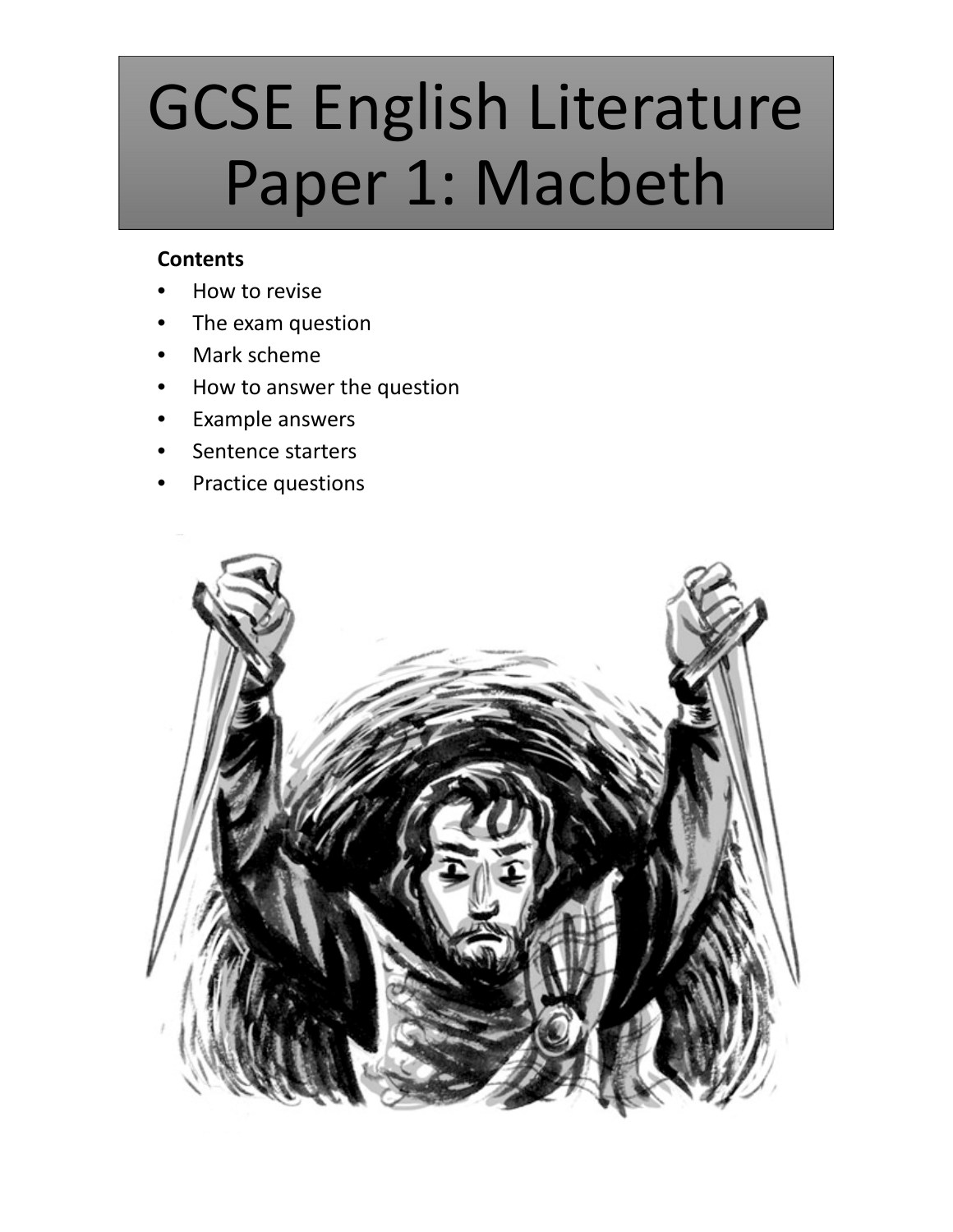## HOW TO REVISE

|                                                                                                                                                                               | at the back of this back.                                                                                                                 |
|-------------------------------------------------------------------------------------------------------------------------------------------------------------------------------|-------------------------------------------------------------------------------------------------------------------------------------------|
| <b>Characters you need to revise</b><br>Macbeth<br>$\bullet$                                                                                                                  | Themes you need to revise<br>Ambition                                                                                                     |
| $\bullet$<br>Lady Macbeth<br>$\bullet$<br>Banquo<br>$\bullet$<br>The Witches<br>$\bullet$<br>Macduff<br>$\bullet$<br>Lady Macduff<br>$\bullet$<br>Duncan, Malcolm, Donaldbain | Supernatural/witchcraft<br>Leadership/Kingship/tyranny<br>$\bullet$<br>Masculinity<br>Femininity<br>Guilt<br>Bravery/Courage<br>$\bullet$ |
| For each <b>character</b> :<br>.                                                                                                                                              | For each theme:                                                                                                                           |

- 1. Consider why they are important in the play. **Why do you think Shakespeare included this character?**
- 2. Consider how the character changes in the play. **How does this character develop as the play progresses?**
- 3. Identify the key moments for this character. **Which scenes do they play an important part in?**
- 4. Look at your notes about the different themes in the play. **Does thinking about a theme develop your understanding of a character?**
- 5. Look at your notes about the historical context of the play. **Does this develop your understanding of the character?**
- 6. Pick at least **three quotations for each character** (2 each for the Macduffs). Annotate them to consider how Shakespeare has used language to tell us something about the characters.

**CHALLENGE**: Research different productions of the play (watch the play on stage or on film, look at photographs on google images). **How have different productions presented the character(s) in different ways?**

1. Consider why they are important in the play. **Why do you think Shakespeare wants the audience to think about this issue?**

1. Complete the activities on these

2. Remember to use index cards to

3. Plan/write answers to the questions

write down key quotations to learn.

page.

- 2. Consider how the theme changes in the play. **How does this theme develop as the play progresses?**
- 3. Identify the key moments for this theme. **Which scenes do they play an important part in?**
- 4. Look at your notes about the different characters in the play. **Does thinking about a character develop your understanding of a theme?**
- 5. Look at your notes about the historical context of the play. **Does this develop your understanding of the theme?**
- 6. Pick at least **three quotations for each theme.** Annotate them to consider how Shakespeare has used language to tell us something.

**CHALLENGE**: Research different posters or book covers of the play (look on google images). **How have different themes been emphasised?**

**Which do you think is the most important theme? Why?**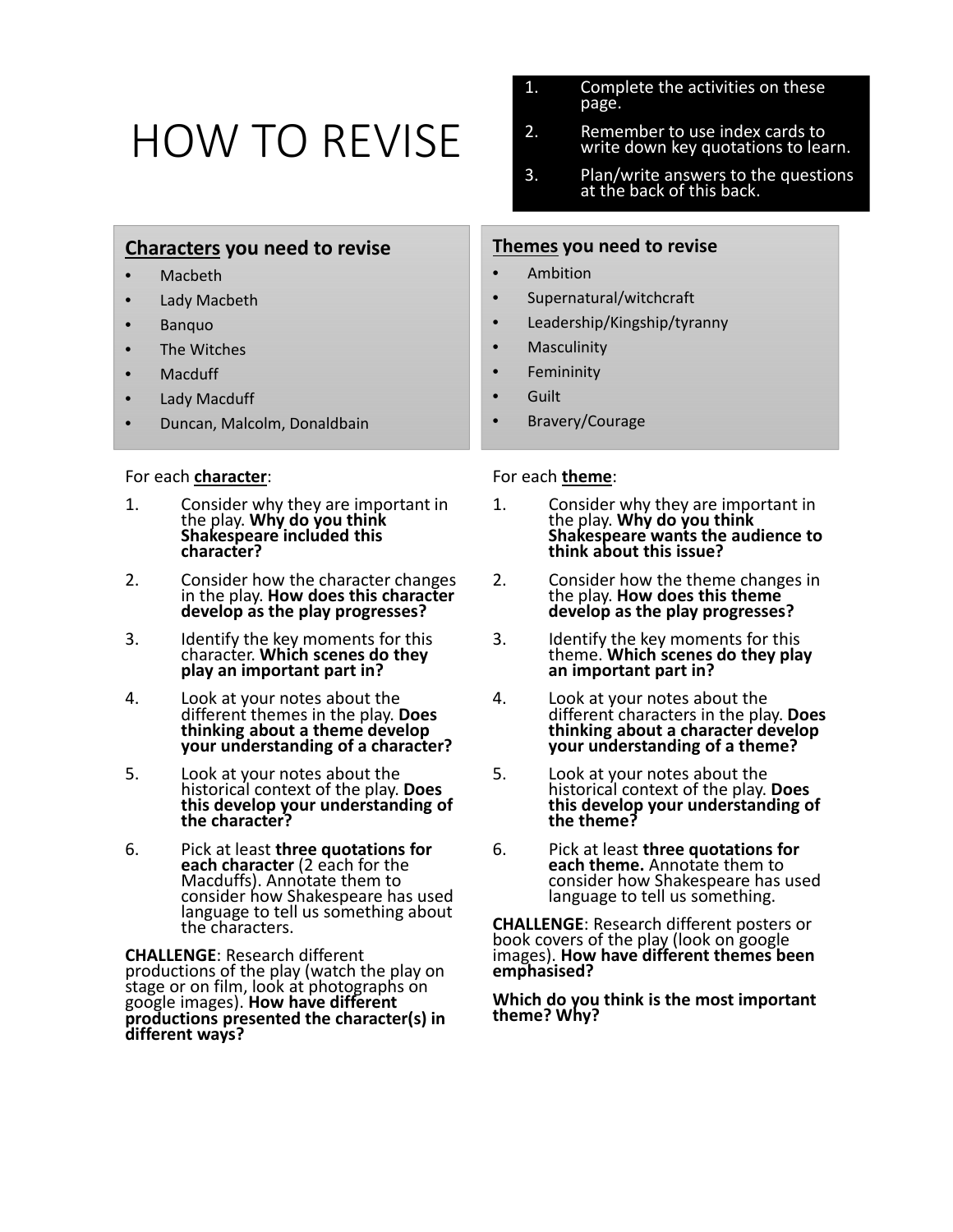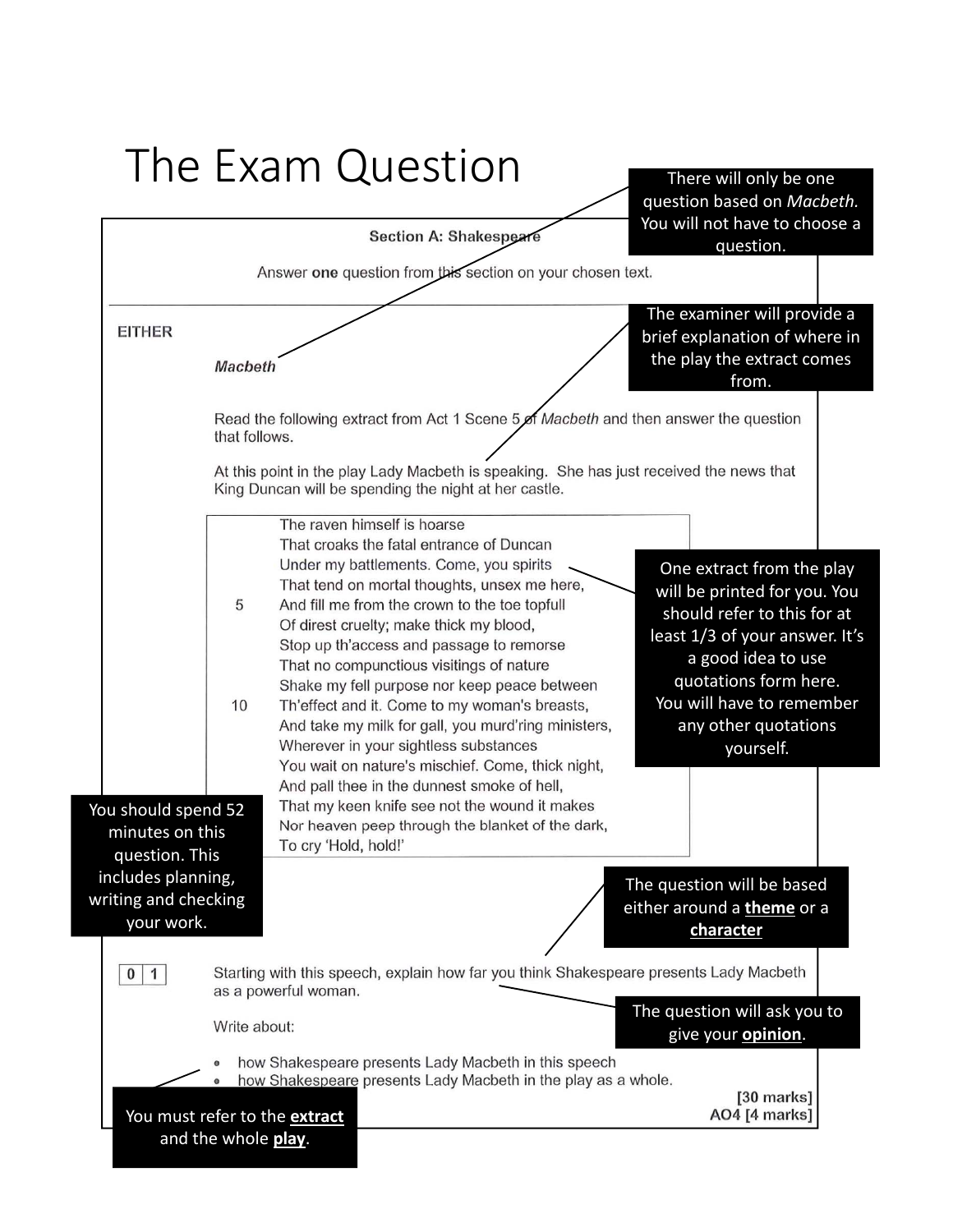## MARK SCHEME (30+4=34)

|                                 | Students working at this level:                                                                             |
|---------------------------------|-------------------------------------------------------------------------------------------------------------|
| Level 6 (26-30)                 | All of LEVEL $4 + 5$                                                                                        |
| <b>Conceptual critique</b>      | Convincing, critical, conceptual argument that drives response to task and text<br>$\overline{\phantom{a}}$ |
|                                 | Analytical approach - precise references to illustrate argument                                             |
| Level 5 (21-25)                 | All of LEVEL 4                                                                                              |
| Developed/balanced              | Consider different points of view/meanings/readings<br>$\overline{\phantom{a}}$                             |
| analysis                        | Develop ideas by linking to whole text/ context/ other references<br>$\overline{\phantom{a}}$               |
|                                 | Offer tentative theories                                                                                    |
| Level 4 (16-20)                 | Understand task and text and write a sustained response                                                     |
| <b>Exploration of text as a</b> | Treat text as conscious construct/deliberate construction<br>$\overline{\phantom{a}}$                       |
| construct/ writer's purpose     | Explain effect of writer's (deliberate) choices                                                             |
|                                 | Use references effectively to support their point                                                           |
|                                 | Show relative understanding of context                                                                      |
|                                 | Understand themes/ideas linked to abstract terms                                                            |
| Level 3 (11-15)                 | Make relevant points about task and whole text                                                              |
| <b>Reasoned explanation</b>     | Focus on content of the text rather than the construction of it<br>$\overline{\phantom{a}}$                 |
|                                 | Explain what they think and why<br>$\overline{\phantom{a}}$                                                 |
|                                 | Use references to support ideas                                                                             |
|                                 | Identify more than one method used by the writer                                                            |
|                                 | Are aware of themes and ideas<br>$\overline{\phantom{a}}$                                                   |
| Level 2 (6-10)                  | Attempts to have a clear opinion/point of view                                                              |
| <b>Supported understanding</b>  | Attempts to use evidence                                                                                    |
|                                 | Begins to be aware of writer/deliberate effects (e.g. mood)<br>$\overline{\phantom{a}}$                     |
| Level 1 (1-5)                   | Tell the story/what happens in the text                                                                     |
| <b>Narrative description</b>    | Make some reference to the text<br>$\overline{\phantom{a}}$                                                 |
|                                 | Focus on narrative/plot<br>$\overline{\phantom{a}}$                                                         |
|                                 |                                                                                                             |

| <b>Assessment objectives and marks available</b> |                                                                                                           |
|--------------------------------------------------|-----------------------------------------------------------------------------------------------------------|
| AO1                                              | Read, understand and respond to texts. Maintain a critical style and develop an informed personal         |
| (12/34)                                          | response; use textual references/quotations, to support and illustrate interpretations                    |
| AO <sub>2</sub>                                  | Analyse the language, form and structure used by a writer to create meanings and effects, using           |
| (12/34)                                          | relevant subject terminology where appropriate.                                                           |
| A03<br>(6/34)                                    | Show understanding of the relationships between texts and the contexts in which they were written.        |
| AO4                                              | Use a range of vocabulary and sentence structures for clarity, purpose and effect, with accurate spelling |
| (4/34)                                           | and punctuation.                                                                                          |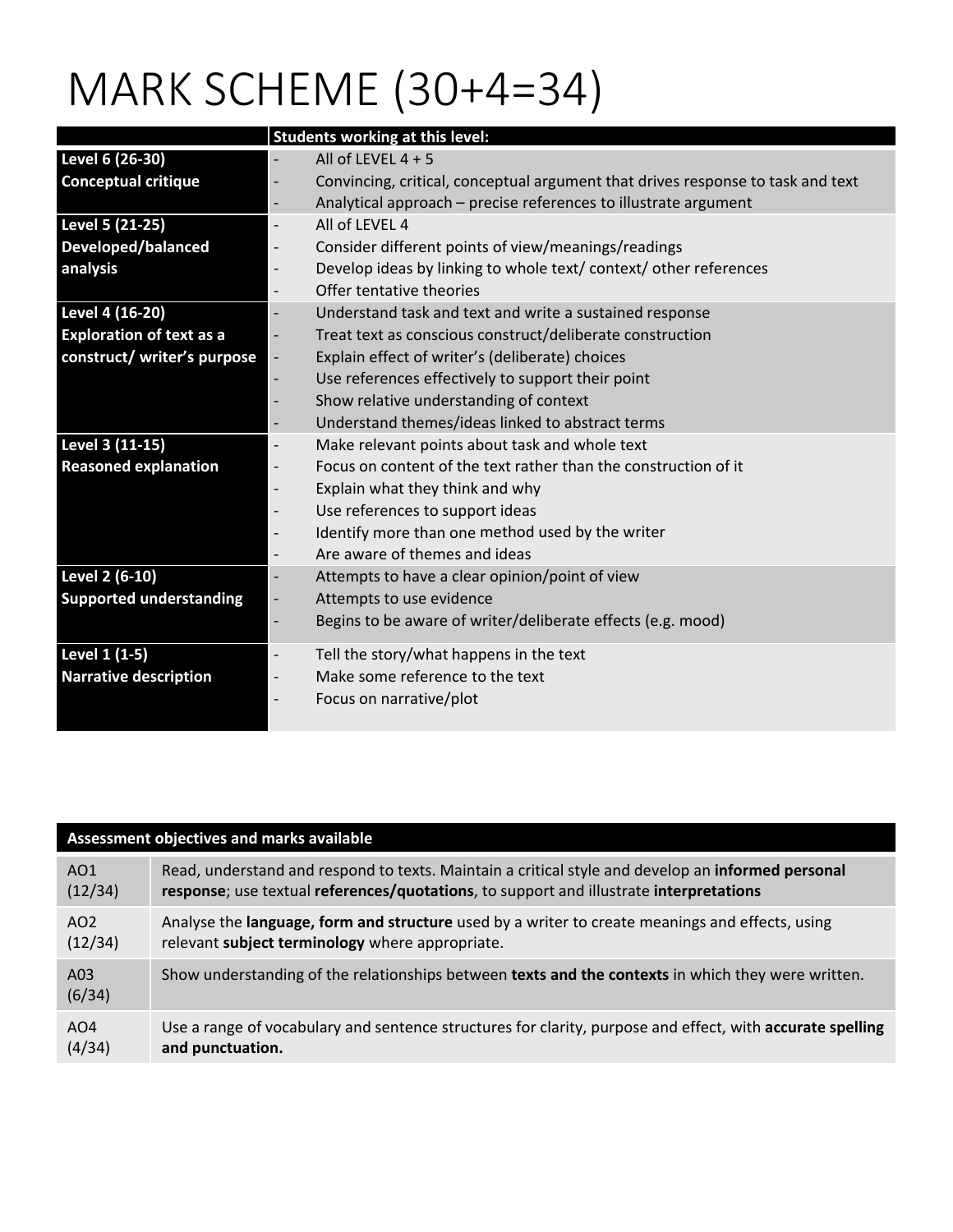## HOW TO ANSWER THE QUESTION

- **1. Read the question carefully.** Identify which characters or themes you need to focus on .
- 2. Think back to your revision notes**. What is your opinion about this character or theme?**
- 3. Read the extract and **pick out 2/3 quotations** you would like to focus on. **Annotate these** to consider how Shakespeare has used language/structure/form for effect.
- 4. Identify **other moments** in the play that you think are important in **exploring your opinion** about the characters/themes. You should try to remember quotations.
- 5. Consider what information about **historical context** will help your **explore your opinion**.
- 6. Order your notes **into 3‐5 clear points** you are going to make about the character/ theme.

### **CHALLENGE (Level 5 and Level 6):**

‐Can you see how a particular **motif** is important in this extract/the whole play? ‐Have you got a point to make about **structure and/or form**?

‐Can you consider **alternative opinions** to your own? What do other people think about this theme or character? ‐Make sure you have a **clear line or argument (thesis**) that answers the question.

|              | Section A: Shakespeare                                                                                                                                                                                                                                                                                                                                                                                                                                                                                                                                                                                                                                                                                                                                                                                      |
|--------------|-------------------------------------------------------------------------------------------------------------------------------------------------------------------------------------------------------------------------------------------------------------------------------------------------------------------------------------------------------------------------------------------------------------------------------------------------------------------------------------------------------------------------------------------------------------------------------------------------------------------------------------------------------------------------------------------------------------------------------------------------------------------------------------------------------------|
|              | Answer one question from this section on your chosen text.                                                                                                                                                                                                                                                                                                                                                                                                                                                                                                                                                                                                                                                                                                                                                  |
| <b>ETHER</b> |                                                                                                                                                                                                                                                                                                                                                                                                                                                                                                                                                                                                                                                                                                                                                                                                             |
|              | Macheth                                                                                                                                                                                                                                                                                                                                                                                                                                                                                                                                                                                                                                                                                                                                                                                                     |
|              | Read the following extract from Act 1 Scene 5 of Macbeth and then answer the question<br>that follows.                                                                                                                                                                                                                                                                                                                                                                                                                                                                                                                                                                                                                                                                                                      |
|              | At this point in the play Lady Macbeth is speaking. She has just received the news that<br>King Duncan will be spending the night at her castle.                                                                                                                                                                                                                                                                                                                                                                                                                                                                                                                                                                                                                                                            |
|              | The rayen himself is hoarse<br>That creates the fatal entrance of Duncan<br>Under my battlements. Corne, you spirits<br>That tend on mortal thoughts, unsex me here,<br>6.<br>And fill me from the crown to the toe topfull<br>Of direst cruelty; make thick my blood,<br>Stop up th'access and passage to remorse<br>That no compunctious visitings of nature<br>Shake my fell purpose nor keep peace between<br>10<br>Th'effect and it. Come to my woman's broasts.<br>And take my milk for gall, you murd'ring ministers,<br>Wherever in your sightless substances<br>You walt on nature's mischief. Come, thick night,<br>And gall thee in the dunnest smoke of hall.<br>15<br>That my keen knife see not the wound it makes<br>Nor heaven peep through the blanket of the dark.<br>To av 'Hold, hold!' |
| 0   1        | Starting with this speech, explain how far you think Shakespeare presents Lady Macbeth<br>as a powerful woman.<br>Write about:                                                                                                                                                                                                                                                                                                                                                                                                                                                                                                                                                                                                                                                                              |
|              | how Shakespeare presents Lady Macbeth in this speech<br>how Shakespeare presents Lady Macbeth in the play as a whole.<br>[30 marks]<br>AO4 [4 marks]                                                                                                                                                                                                                                                                                                                                                                                                                                                                                                                                                                                                                                                        |

Please see p.3. 'The Exam question'. To see this question clearly.

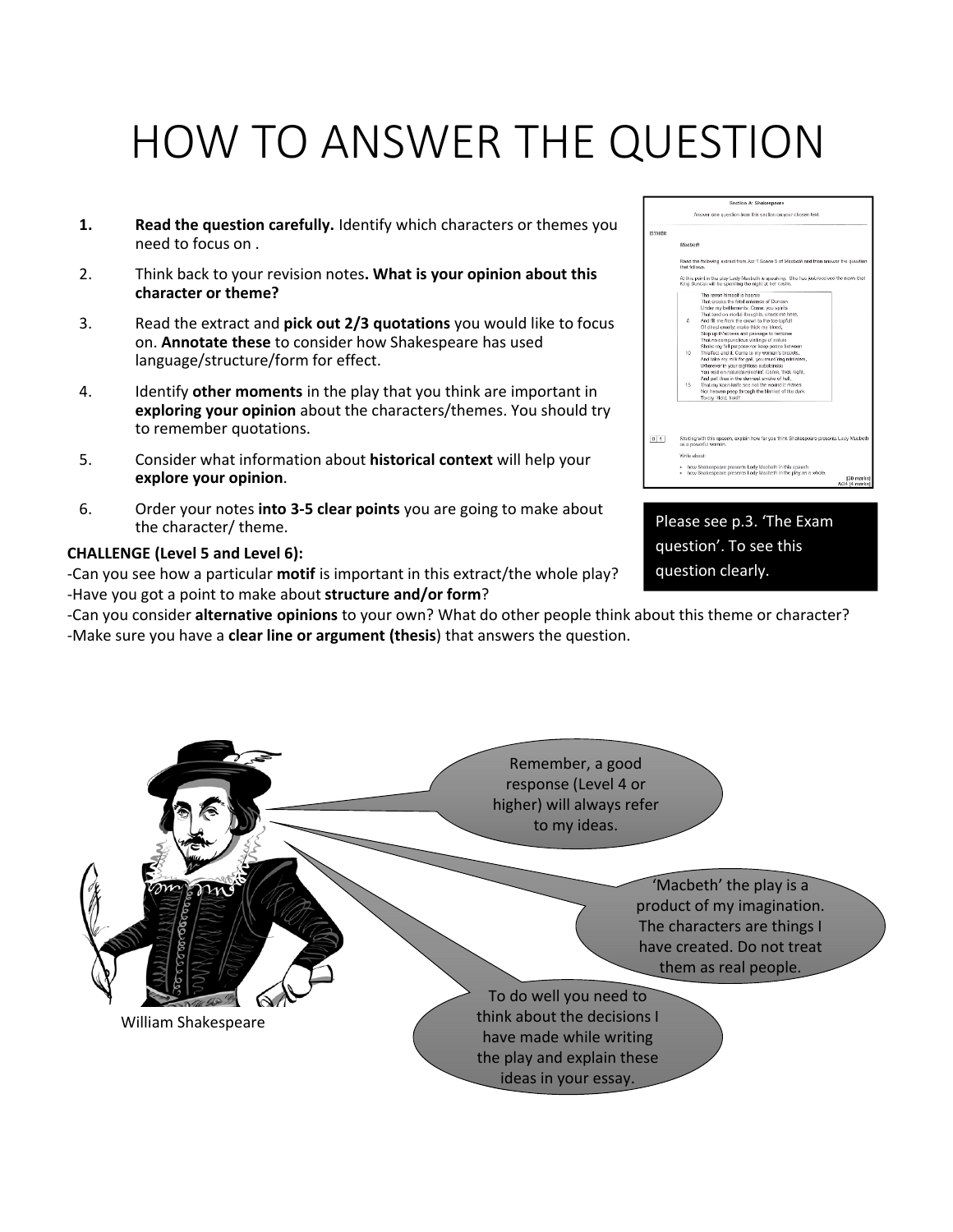## EXAMPLE PARAGRAPHS

### **Example Level 4 paragraph**

Lady Macbeth describes Duncan's entrance as 'fatal' straight after hearing he will be coming to her castle, which shows power because she is capable of making instant decisions. Lady Macbeth's language in this extract suggests that she is calling for power from evil spirits to help give her strength to carry out the murder of Duncan. She wants to get rid of her feminine side: 'come to my woman's breasts and take my milk for gall'. It is as if she thinks that she will only be able to carry out the act if her female side is replaced with 'gall' – something poisonous and evil. By using imperatives such as 'come' and 'take' Shakespeare might be showing her to be a powerful woman, capable of selling her soul to get what she wants. Later in the play she not longer appears powerful as she is overcome by guilt which makes her hallucinate.

### **Example Level 5 paragraph**

Lady Macbeth describes Duncan's entrance as 'fatal' straight after hearing he will be coming to her castle, which shows power because she is capable of making instant decisions. The adjective 'fatal' also suggests death which means that she has decided what to do: Duncan is certain to die. Lady Macbeth's language in this extract suggests she wants to get rid of her feminine (good) side in order to give her strength to carry out the murder of Duncan. She commands evil spirits to 'come to my woman's breasts and take my milk for gall'. By using imperatives such as 'come' and 'take' Shakespeare might be showing her to be a powerful woman, capable of selling her soul to get what she wants. Alternatively, the use of imperatives my also suggest her desperation and highlight the fact that, as a woman, she feels weak. In this case, Shakespeare might be implying that women were naturally 'good' and that their 'milk' makes them maternal and caring. Given her psychological demise at the end of the play where Shakespeare shows Lady Macbeth hallucinating, this argument can be easily supported. By the end of the play she highlights her weakness. Lady Macbeth describes her own hand as 'little' a word that suggests weakness and vulnerability. At this time, attitudes towards women were conflicted. While Shakespeare had lived under a strong, female monarch, Elizabeth I, many believed that women were unfit to lead and in fact had a disruptive effect.

### **Example Level 6 paragraph**

Shakespeare clearly wants to show Lady Macbeth as a conflicted character. She is driven and ambitious and is willing to commit regicide to get what she wants. However, she also struggles with a guilty conscious and is ultimately psychologically broken by her remorse. At the start of the play she defies the contemporary fear of witchcraft and calls on evil spirits to 'unsex me here' and 'take my milk for gall'. On the hand, Shakespeare's use of imperatives highlight her strength and determination. On the other, they illustrate a desperation in the character. This need to change herself and remove the caring, maternal 'milk' may in fact foreshadow her inability to 'stop up th'access and passage to remorse.' Although Lady Macbeth may be presented as strong and a key catalyst for Duncan's death at the start of the play, by the end she is weak and overcome by guilt. She seems to be admitting this vulnerability when she imagines seeing blood on her 'little' hand in Act 5, Scene 1. Ultimately, Shakespeare is presenting a character who cannot free herself form Christian guilt, even with the help of the supernatural. She may be powerful, but she is not free of remorse and this is her downfall.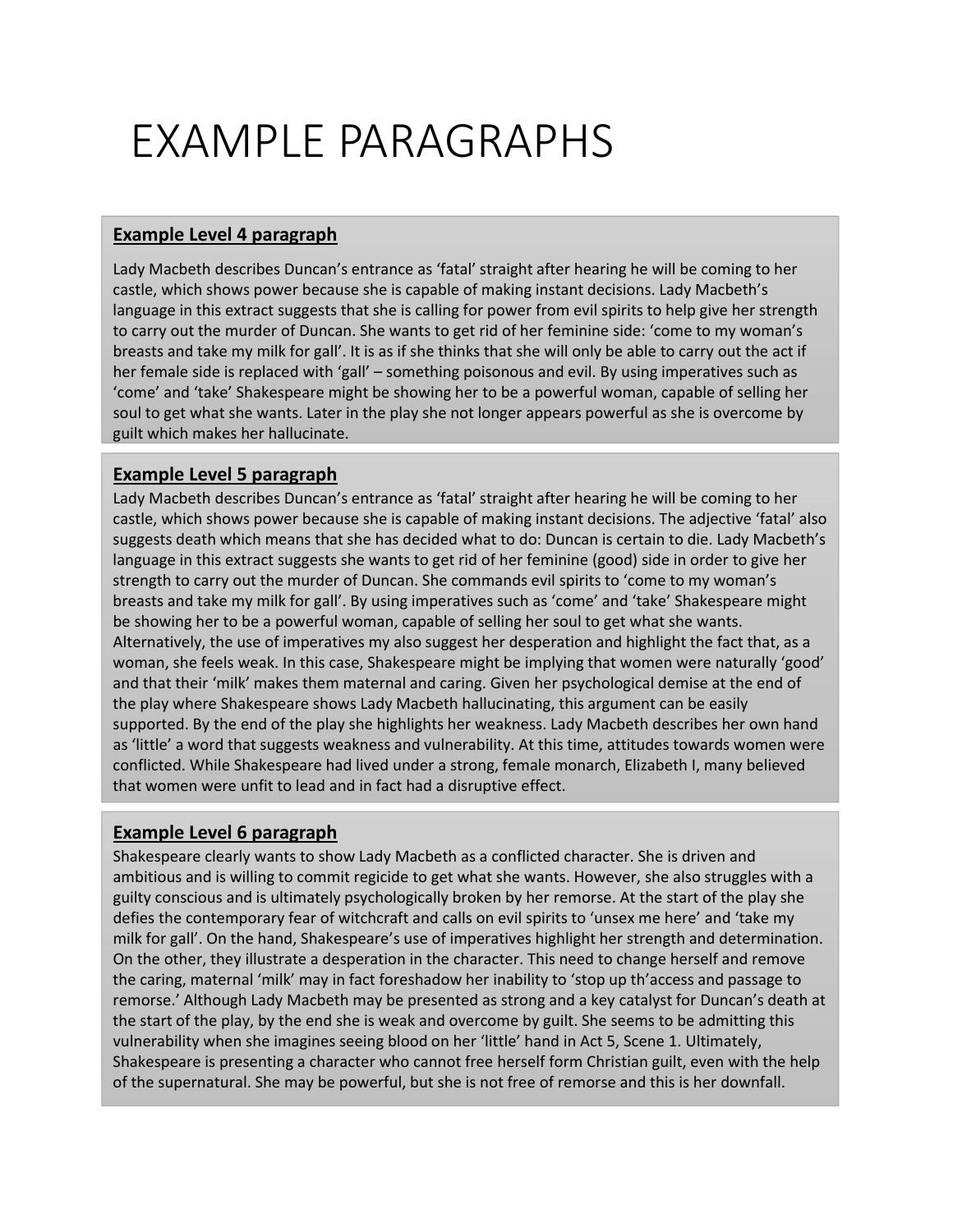## SENTENCE STARTERS

Shakespeare introduces the character as…

Shakespeare uses… Shakespeare wants to…. Shakespeare communicates…… Shakespeare intends to…. Shakespeare decided to start with…. Shakespeare presents Macbeth as… The play closes/opens with…. Shakespeare wants to audience to think that….. The character is presented as…..by the Shakespeare to….. Shakespeare uses negative language because he wants to show…… Shakespeare want the audience/reader to understand…. The character embodies/ represents/ symbolises…. Shakespeare illustrates the idea through… The idea of….is presented by Shakespeare through…. The concept is explored through the use of…. When Shakespeare uses……..he wants to convey the idea that…… X is portrayed as……. A sense of………….is created by Shakespeare by……. The entrance of X symbolises….. We already know that........because..... The audience is aware of… When the reader discovers Shakespeare uses dramatic irony when…. The use of imperative/ questions suggest…. This character is first presented as…. This is a turning point because…… Shakespeare may be trying to/ could be trying to show… Shakespeare is influenced by…. The audience may interpret this as…. Shakespeare challenges the audience to…. The concept of….. The writer's concept…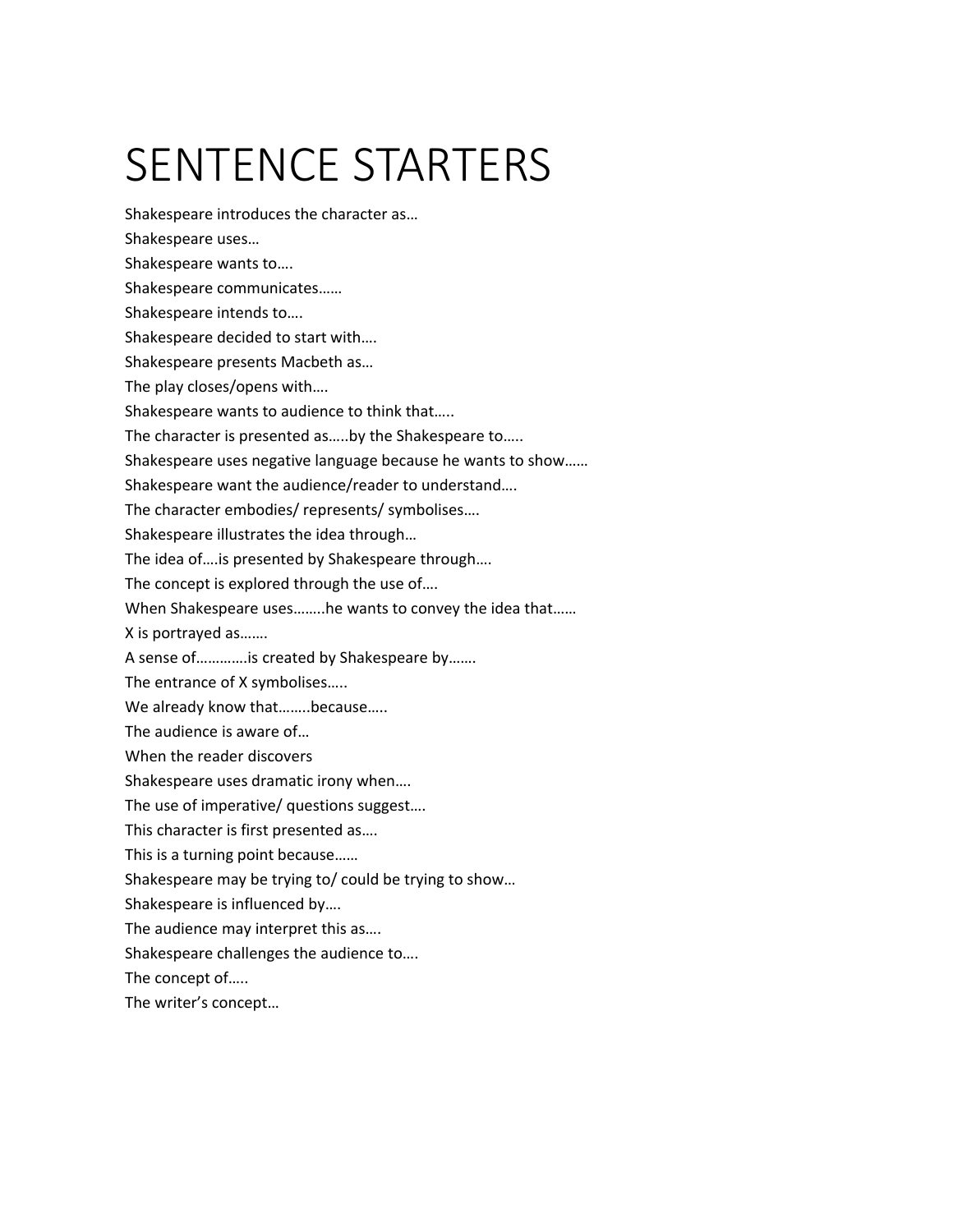Read the following extract from Act 1, Scene 3 and then answer the question that follows. At this point in the play Macbeth and Banquo have just spoken with the Witches. Macbeth has been told he will be King.

| <b>MACBETH</b> (aside) | Two truths are told,                                               |
|------------------------|--------------------------------------------------------------------|
|                        | As happy prologues to the swelling act                             |
|                        | Of the imperial theme. (to ROSS and ANGUS) I thank you, gentlemen. |
|                        | (aside) This supernatural soliciting                               |
|                        | Cannot be ill, cannot be good. If ill,                             |
|                        | Why hath it given me earnest of success,                           |
|                        | Commencing in a truth? I am thane of Cawdor.                       |
|                        | If good, why do I yield to that suggestion                         |
|                        | Whose horrid image doth unfix my hair                              |
|                        | And make my seated heart knock at my ribs,                         |
|                        | Against the use of nature? Present fears                           |
|                        | Are less than horrible imaginings.                                 |
|                        | My thought, whose murder yet is but fantastical,                   |
|                        | Shakes so my single state of man                                   |
|                        | That function is smothered in surmise,                             |
|                        | And nothing is but what is not.                                    |
|                        |                                                                    |

Starting with this extract, write about how Shakespeare presents witchcraft and the supernatural. Write about:

•how Shakespeare presents Macbeth's reaction to the witches

•how Shakespeare presents witchcraft and the supernatural in the play as a whole.

Read the following extract from Act 1, Scene 5 and then answer the question that follows. At this point in the play Lady Macbeth is speaking. She has just heard about the Witches prophecy that Macbeth will be King.

*LADY MACBETH Yet do I fear thy nature; It is too full o' th' milk of human kindness To catch the nearest way: thou wouldst be great, Art not without ambition, but without The illness should attend it. What thou wouldst highly, That wouldst thou holily; wouldst not play false, And yet wouldst wrongly win. Thou'ld'st have, great Glamis, That which cries, "Thus thou must do," if thou have it, And that which rather thou dost fear to do, Than wishest should be undone. Hie thee hither, That I may pour my spirits in thine ear And chastise with the valor of my tongue All that impedes thee from the golden round, Which fate and metaphysical aid doth seem To have thee crowned withal.*

Starting with this extract, explain how far you think Shakespeare presents Lady Macbeth as an ambitious woman with influence over her husband.

Write about:

- •how Shakespeare presents Lady Macbeth in this extract
- •how Shakespeare presents Lady Macbeth in the play as a whole.



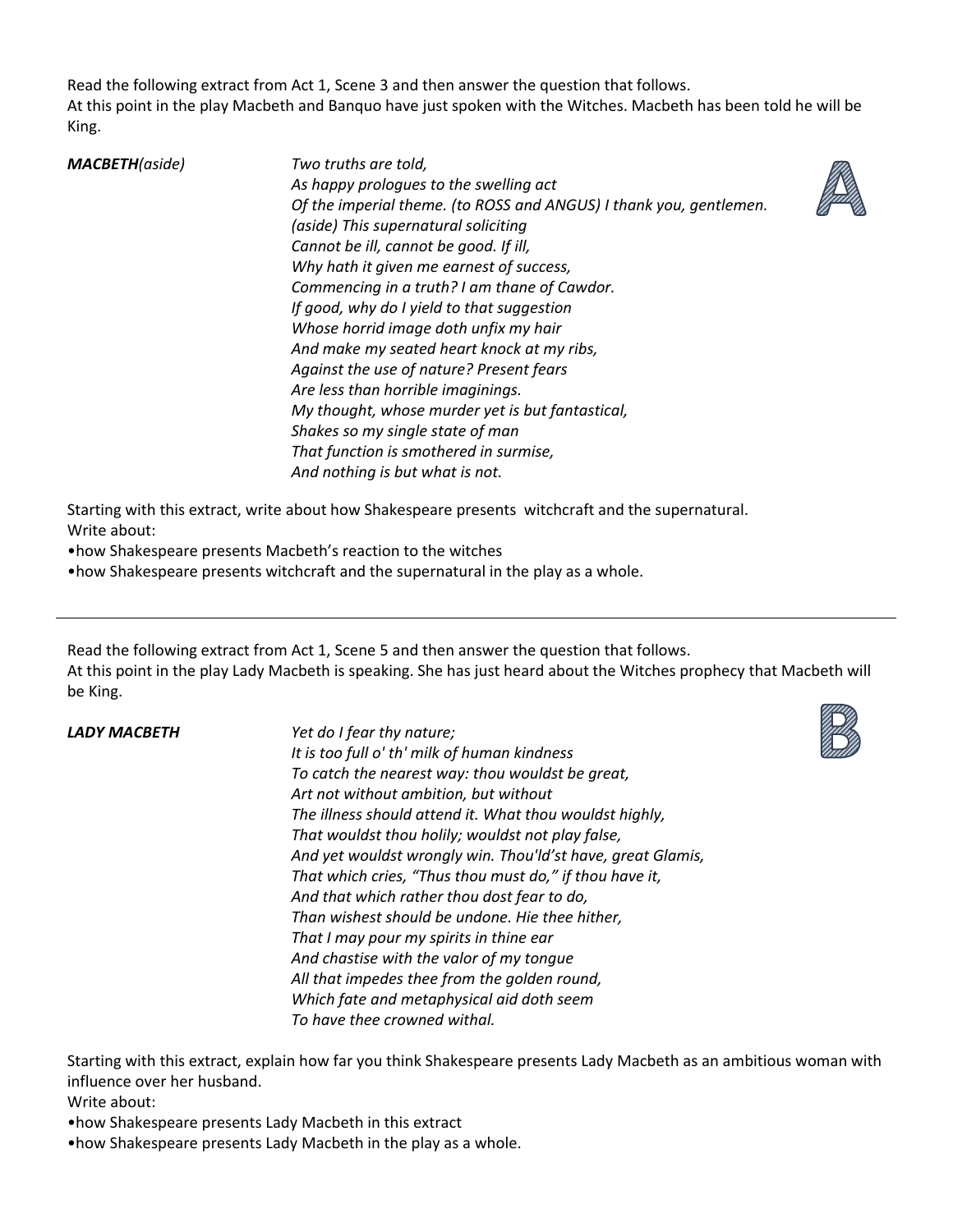Read the following extract from Act 1, Scene 7 and then answer the question that follows. At this point in the play Macbeth is on stage alone and considering whether or not to kill Duncan.



*MACBETH If it were done when 'tis done, then 'twere well It were done quickly. If the assassination Could trammel up the consequence, and catch With his surcease success; that but this blow Might be the be‐all and the end‐all here, But here, upon this bank and shoal of time, We'd jump the life to come. But in these cases We still have judgment here, that we but teach Bloody instructions, which, being taught, return To plague th' inventor: this even‐handed justice Commends the ingredients of our poisoned chalice To our own lips. He's here in double trust: First, as I am his kinsman and his subject, Strong both against the deed; then, as his host, Who should against his murderer shut the door, Not bear the knife myself. Besides, this Duncan Hath borne his faculties so meek, hath been So clear in his great office, that his virtues Will plead like angels, trumpet‐tongued, against The deep damnation of his taking‐off;*

Starting with this extract, explain how far you think Shakespeare presents Macbeth as a man who struggles with a guilty conscience. Write about:

•how Shakespeare presents Macbeth in this extract

•how Shakespeare presents Macbeth in the play as a whole.

Read the following extract from Act 1, Scene 7 and then answer the question that follows. At this point in the play Macbeth and Lady Macbeth are in conversation. Macbeth has just informed Lady Macbeth that he does not think they should kill Duncan.

| <b>LADY MACBETH</b> | Was the hope drunk                                 |
|---------------------|----------------------------------------------------|
|                     | Wherein you dressed yourself? Hath it slept since? |
|                     | And wakes it now, to look so green and pale        |
|                     | At what it did so freely? From this time           |
|                     | Such I account thy love. Art thou afeard           |
|                     | To be the same in thine own act and valor          |
|                     | As thou art in desire? Wouldst thou have that      |
|                     | Which thou esteem'st the ornament of life,         |
|                     | And live a coward in thine own esteem,             |
|                     | Letting "I dare not" wait upon "I would, "         |
|                     | Like the poor cat i' th' adage?                    |
| <b>MACBETH</b>      | Prithee, peace:                                    |
|                     | I dare do all that may become a man;               |
|                     | Who dares do more is none.                         |
|                     |                                                    |

Starting with this extract, write about how Shakespeare presents masculinity in the play. Write about:

•how Shakespeare presents masculinity in this conversation

•how Shakespeare presents masculinity in the play as a whole.

HINT: Act 1 Scene 7 has lots of sections that could be used by the examiner to write a question.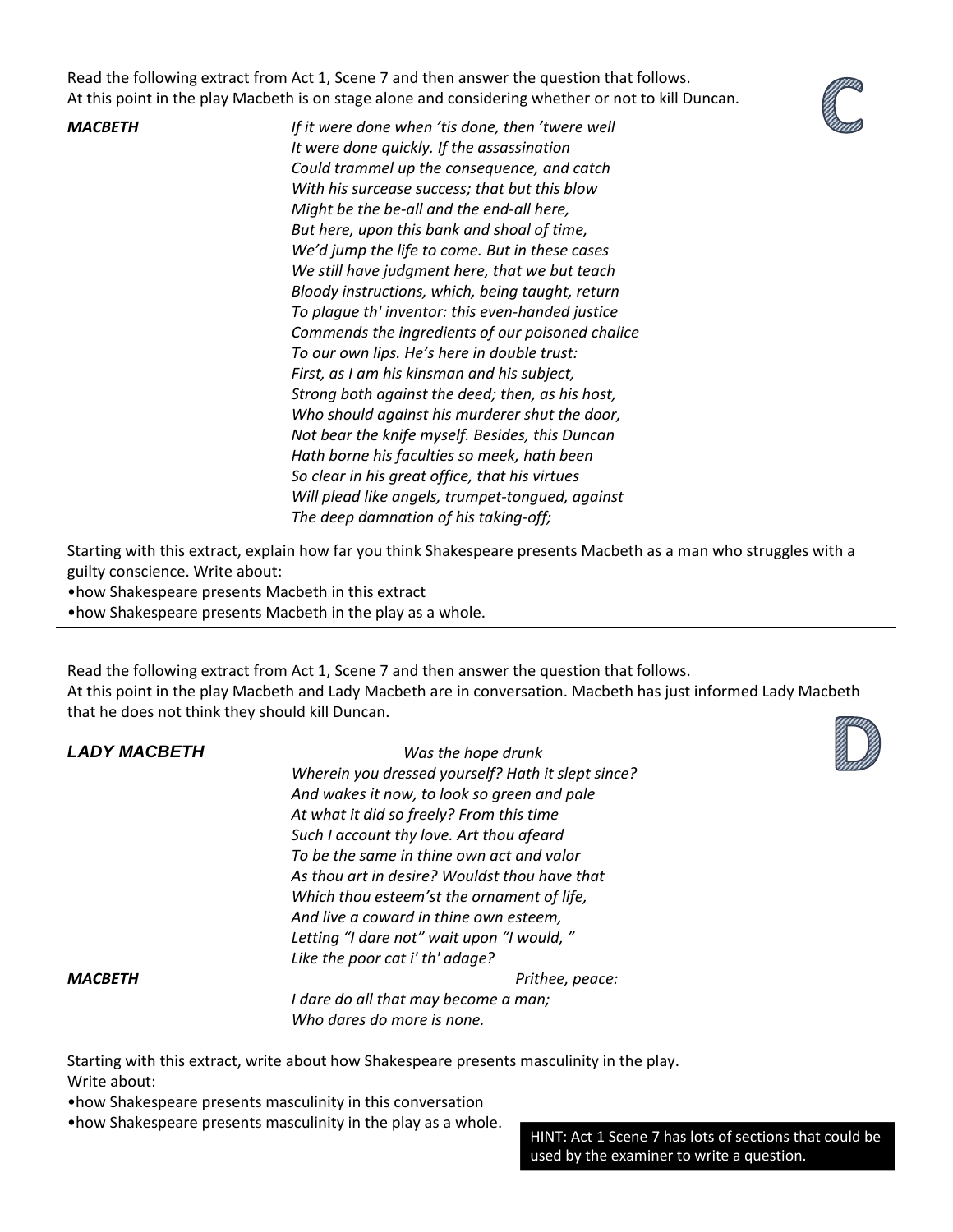Read the following extract from Act 2, Scene 1 and then answer the question that follows. Macbeth is on stage alone. He is hallucinating and imagines a dagger before him.

*MACBETH Is this a dagger which I see before me, The handle toward my hand? Come, let me clutch thee. I have thee not, and yet I see thee still. Art thou not, fatal vision, sensible To feeling as to sight? Or art thou but A dagger of the mind, a false creation, Proceeding from the heat‐oppressèd brain? I see thee yet, in form as palpable As this which now I draw. Thou marshall'st me the way that I was going, And such an instrument I was to use. Mine eyes are made the fools o' th' other senses, Or else worth all the rest. I see thee still, And on thy blade and dudgeon gouts of blood, Which was not so before.*

Starting with this extract, write about how Shakespeare presents hallucinations in the play. Write about •What Macbeth says about the dagger he sees in this extract

•how Shakespeare presents hallucinations in the play as a whole.

Read the following extract from Act 2, Scene 2 and then answer the question that follows. At this point in the play Macbeth and Lady Macbeth are in conversation. Macbeth has just killed Duncan and has returned with the daggers he used to kill him.

| <b>LADY MACBETH</b> | Who was it that thus cried? Why, worthy thane,  |
|---------------------|-------------------------------------------------|
|                     | You do unbend your noble strength to think      |
|                     | So brainsickly of things. Go get some water,    |
|                     | And wash this filthy witness from your hand.    |
|                     | Why did you bring these daggers from the place? |
|                     | They must lie there. Go carry them and smear    |
|                     | The sleepy grooms with blood.                   |
|                     |                                                 |



*MACBETH I'll go no more: I am afraid to think what I have done; Look on 't again I dare not.*

*LADY MACBETH Infirm of purpose! Give me the daggers. The sleeping and the dead Are but as pictures. 'Tis the eye of childhood That fears a painted devil. If he do bleed, I'll gild the faces of the grooms withal, For it must seem their guilt.*

Starting with this extract, write about how Shakespeare presents the relationship between Macbeth and Lady Macbeth. Write about:

•how Shakespeare presents their relationship in this extract.

•how Shakespeare presents their relationship in the play as a whole. HINT: Act 2 Scene 2 has lots of sections that

could be used by the examiner to write a question.

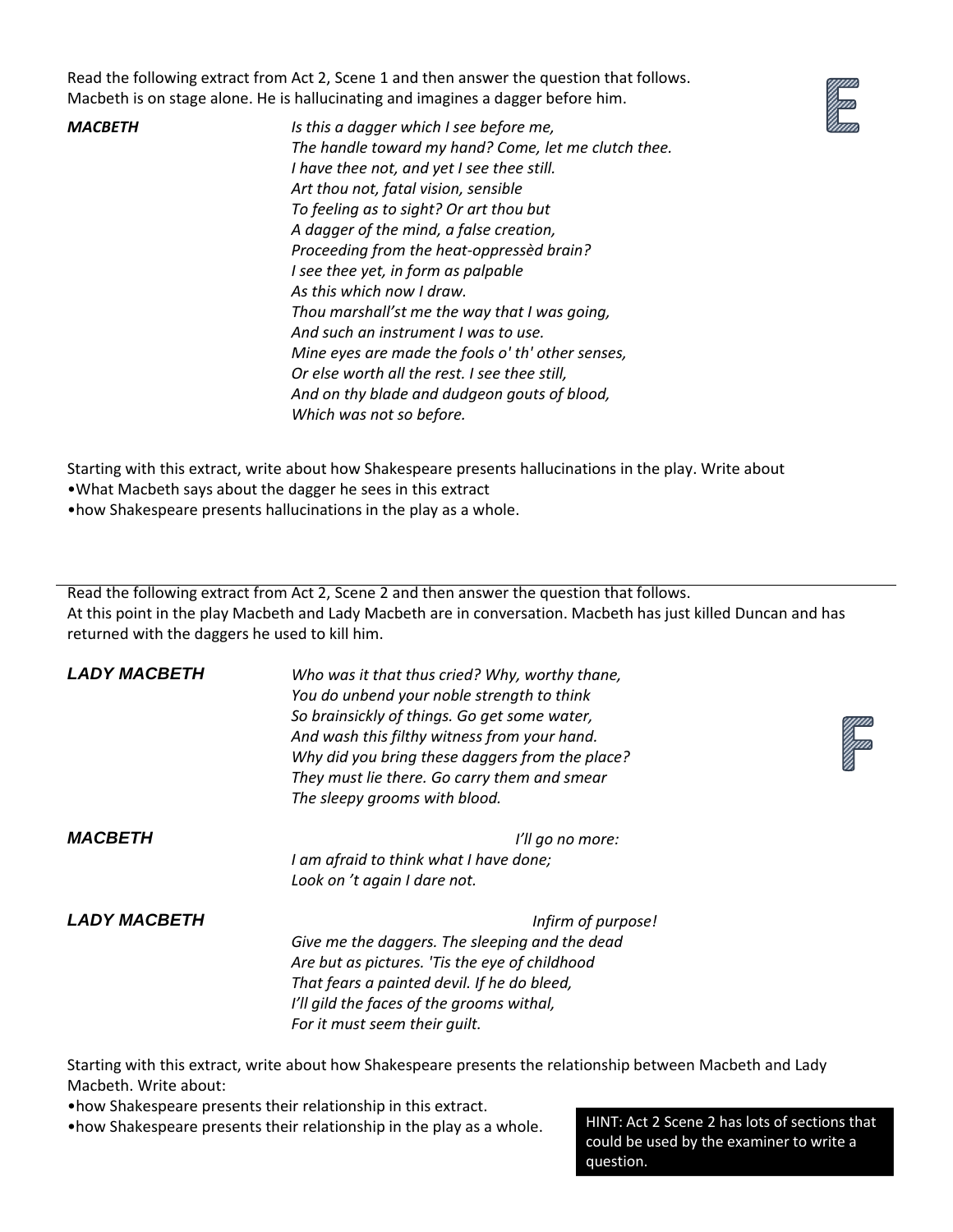Read the following extract from Act 3, Scene 1 and then answer the question that follows. Macbeth is on stage alone. He is now king and thinking about the witches' prophecy o Banquo.

*MACBETH He chid the sisters*



Starting with this extract, write about how Shakespeare presents ambition in the play. Write about:

•How Shakespeare presents Macbeth's ambition in this extract

•how Shakespeare presents ambition in the play as a whole.

Read the following extract from Act 3, Scene 2 and then answer the question that follows. At this point in the play Macbeth and Lady Macbeth are in conversation. They feel insecure in their position as king and queen.

*MACBETH We have scorched the snake, not killed it. She'll close and be herself whilst our poor malice Remains in danger of her former tooth. But let the frame of things disjoint, both the worlds suffer, Ere we will eat our meal in fear, and sleep In the affliction of these terrible dreams That shake us nightly. Better be with the dead, Whom we, to gain our peace, have sent to peace, Than on the torture of the mind to lie In restless ecstasy. Duncan is in his grave. After life's fitful fever he sleeps well. Treason has done his worst; nor steel nor poison, Malice domestic, foreign levy, nothing Can touch him further.*



*LADY MACBEHTH Come on, gentle my lord, Sleek o'er your rugged looks. Be bright and jovial Among your guests tonight.*

Starting with this extract, write about how Shakespeare Macbeth as a troubled character. Write about •how Shakespeare presents Macbeth in this extract.

•how Shakespeare presents Macbeth in the play as a whole.

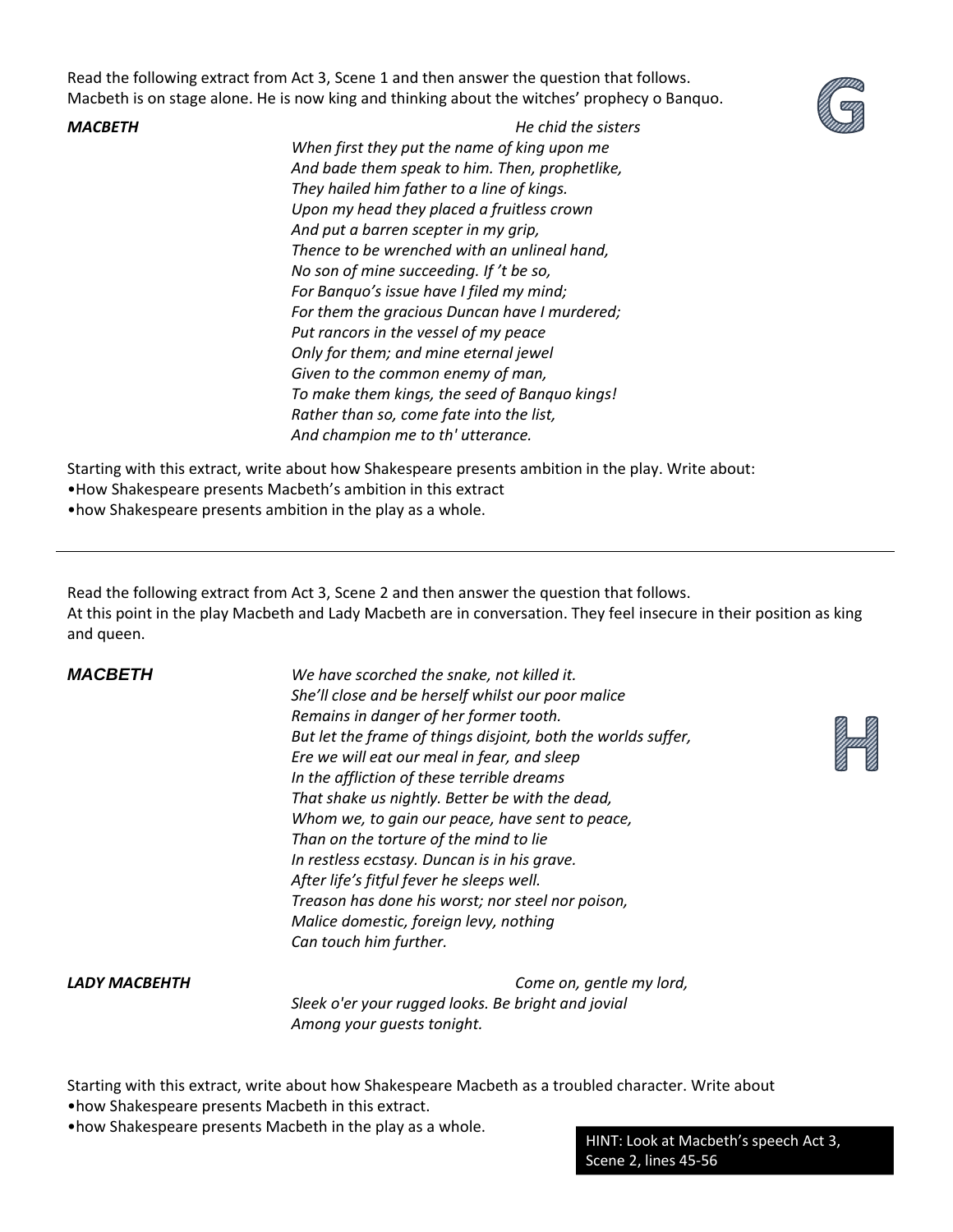Read the following extract from Act 3, Scene 4 and then answer the question that follows. At this point in the play Lady Macbeth and Macbeth are speaking to each other while they are entertaining guests at a banquet. Macbeth believes he can see the ghost of Banquo.

| LADY MACBETH:   | (aside to MACBETH) Are you a man?                                                                                                                                                                                                                                                                                                                                       |                                                                                                                       |
|-----------------|-------------------------------------------------------------------------------------------------------------------------------------------------------------------------------------------------------------------------------------------------------------------------------------------------------------------------------------------------------------------------|-----------------------------------------------------------------------------------------------------------------------|
| <b>MACBETH:</b> | Ay, and a bold one, that dare look on that<br>Which might appall the devil.                                                                                                                                                                                                                                                                                             | <b>Contract Contract Contract Contract Contract Contract Contract Contract Contract Contract Contract Contract Co</b> |
| LADY MACBETH:   | O proper stuff!<br>This is the very painting of your fear.<br>This is the air-drawn dagger which you said<br>Led you to Duncan. Oh, these flaws and starts,<br>Impostors to true fear, would well become<br>A woman's story at a winter's fire,<br>Authorized by her grandam, Shame itself!<br>Why do you make such faces? When all's done,<br>You look but on a stool. |                                                                                                                       |
| <b>MACBETH:</b> | Prithee, see there! Behold! Look! Lo! How say you?<br>Why, what care I? If thou canst nod, speak too.<br>If charnel houses and our graves must send<br>Those that we bury back, our monuments<br>Shall be the maws of kites.<br><b>Exit GHOST</b>                                                                                                                       |                                                                                                                       |
| LADY MACBETH:   | What, quite unmanned in folly?                                                                                                                                                                                                                                                                                                                                          |                                                                                                                       |

Starting with this extract, explain how far you think Shakespeare presents Macbeth as a man who is in control. Write about:

•how Shakespeare presents Macbeth in this extract

•how Shakespeare presents Macbeth in the play as a whole.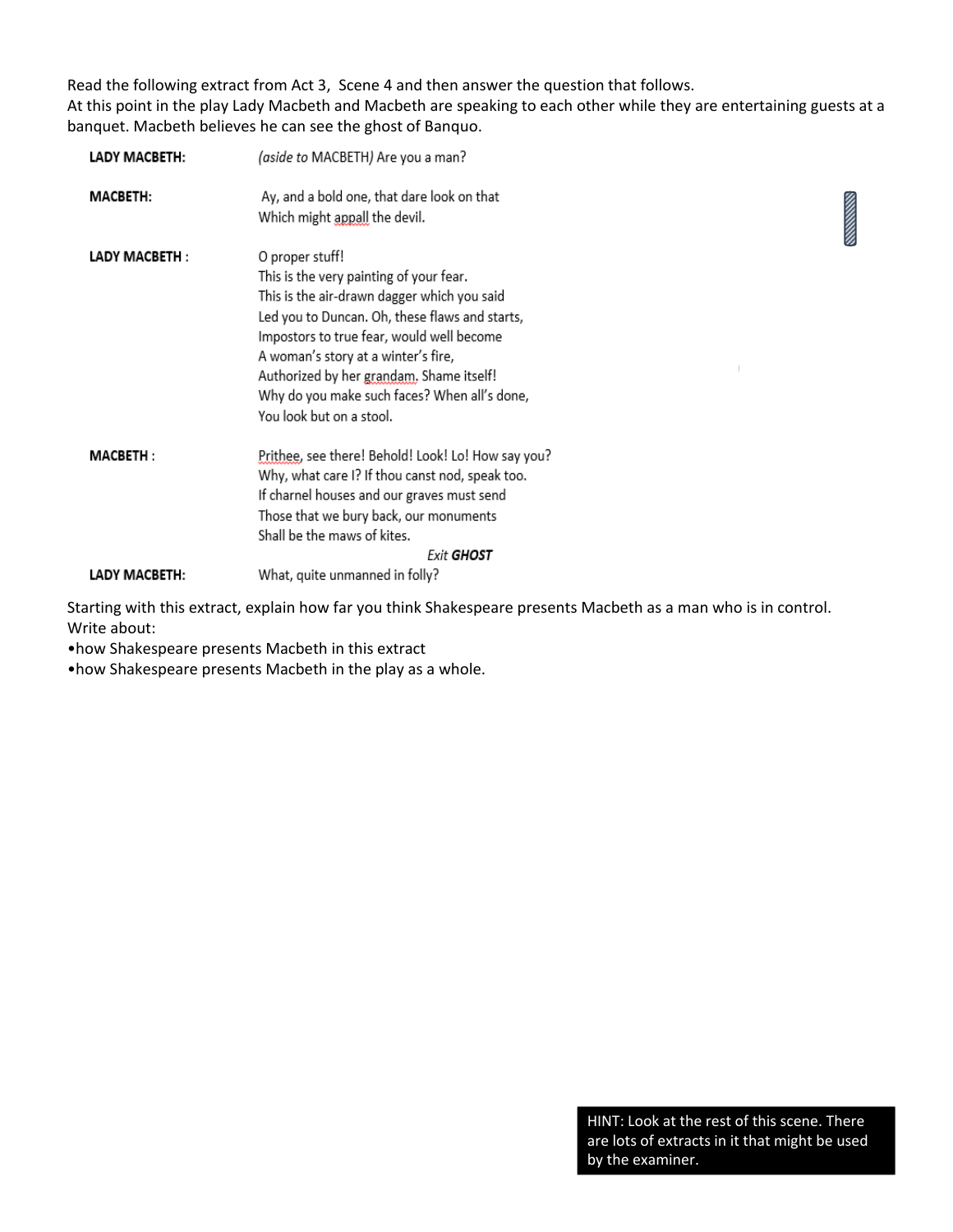Read the following extract from Act 4, Scene 1 and then answer the question that follows. Macbeth has gone to see the Witches again.



*MACBETH I conjure you by that which you profess— Howe'er you come to know it—answer me. Though you untie the winds and let them fight Against the churches, though the yeasty waves Confound and swallow navigation up, Though bladed corn be lodged and trees blown down, Though castles topple on their warders' heads, Though palaces and pyramids do slope Their heads to their foundations, though the treasure Of nature's germens tumble all together, Even till destruction sicken, answer me To what I ask you. FIRST WITCH Speak. SECOND WITCH Demand.*

## *THIRD WITCH We'll answer.*

Starting with this extract, write about how Shakespeare presents chaos and disorder in the play. Write about

•How Shakespeare presents chaos and disorder in this extract

•how Shakespeare presents chaos and disorder in the play as a whole.

Read the following extract from Act 4, Scene 2 and then answer the question that follows. Lady Macduff is talking to Rosse about why Macduff has left his family to go to England.

*LADY MACDUFF Wisdom! To leave his wife, to leave his babes, His mansion and his titles in a place From whence himself does fly? He loves us not; He wants the natural touch. For the poor wren, The most diminutive of birds, will fight, Her young ones in her nest, against the owl. All is the fear and nothing is the love, As little is the wisdom, where the flight So runs against all reason.*

*ROSS My dearest coz, I pray you school yourself. But for your husband, He is noble, wise, judicious, and best knows The fits o' th' season.*

Starting with this extract, write about how Shakespeare presents women in the play. Write about

•how Shakespeare presents Lady Macduff in this extract.

•how Shakespeare presents women in the play as a whole.

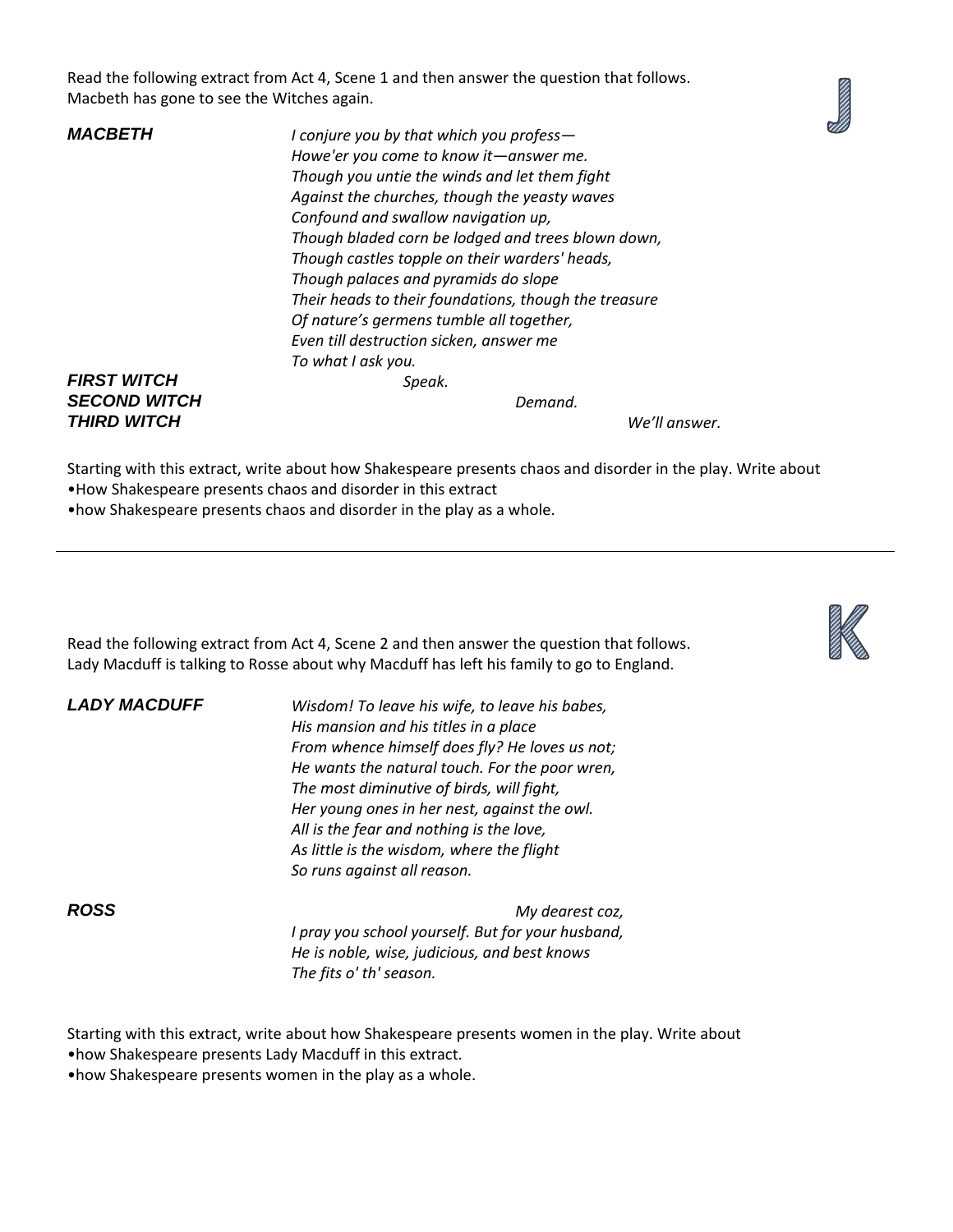Read the following extract from Act 5, Scene 1 and then answer the question that follows. A gentlewoman and a doctor watch Lady Macbeth while she is sleeping.

| <i><b>DOCTOR</b></i> | What is it she does now? Look, how she rubs her hands.                                                                                                                                                                                                                                          |
|----------------------|-------------------------------------------------------------------------------------------------------------------------------------------------------------------------------------------------------------------------------------------------------------------------------------------------|
| GENTLEWOMAN          | It is an accustomed action with her to seem thus washing her<br>hands. I have known her continue in this a quarter of an hour.                                                                                                                                                                  |
| LADY MACBETH         | Yet here's a spot.                                                                                                                                                                                                                                                                              |
| DOCTOR               | Hark! She speaks. I will set down what comes from her, to<br>satisfy my remembrance the more strongly.                                                                                                                                                                                          |
| LADY MACBETH         | Out, damned spot! Out, I say! - One, two. Why, then, 'tis time<br>to do 't. Hell is murky!-Fie, my lord, fie! A soldier, and afeard?<br>What need we fear who knows it, when none can call our<br>power to account?-Yet who would have thought the old man<br>to have had so much blood in him. |
| <i><b>DOCTOR</b></i> | Do you mark that?                                                                                                                                                                                                                                                                               |
| LADY MACBETH         | The thane of Fife had a wife. Where is she now?-What, will<br>these hands ne'er be clean?—No more o' that, my lord, no<br>more o' that. You mar all with this starting.                                                                                                                         |

Starting with this extract, write about how Shakespeare presents guilt in the play. Write about •How Shakespeare presents guilt in this extract

•how Shakespeare presents guilt in the play as a whole.

Read the following extract from Act 5, Scene 5 and then answer the question that follows. Macbeth is waiting for the English army to attack his castle.

### *.*

*.*

*MACBETH She should have died hereafter.*

*There would have been a time for such a word. Tomorrow, and tomorrow, and tomorrow, Creeps in this petty pace from day to day To the last syllable of recorded time, And all our yesterdays have lighted fools The way to dusty death. Out, out, brief candle! Life's but a walking shadow, a poor player That struts and frets his hour upon the stage And then is heard no more. It is a tale Told by an idiot, full of sound and fury, Signifying nothing.*

Enter a **MESSENGER**

*Thou comest to use*

*Thy tongue; thy story quickly.*

Starting with this extract, write about how Shakespeare presents Macbeth's state of mind. Write about •how Shakespeare presents Macbeth's state of mind in this extract.

•how Shakespeare presents Macbeth's state of mind in the play as a whole.